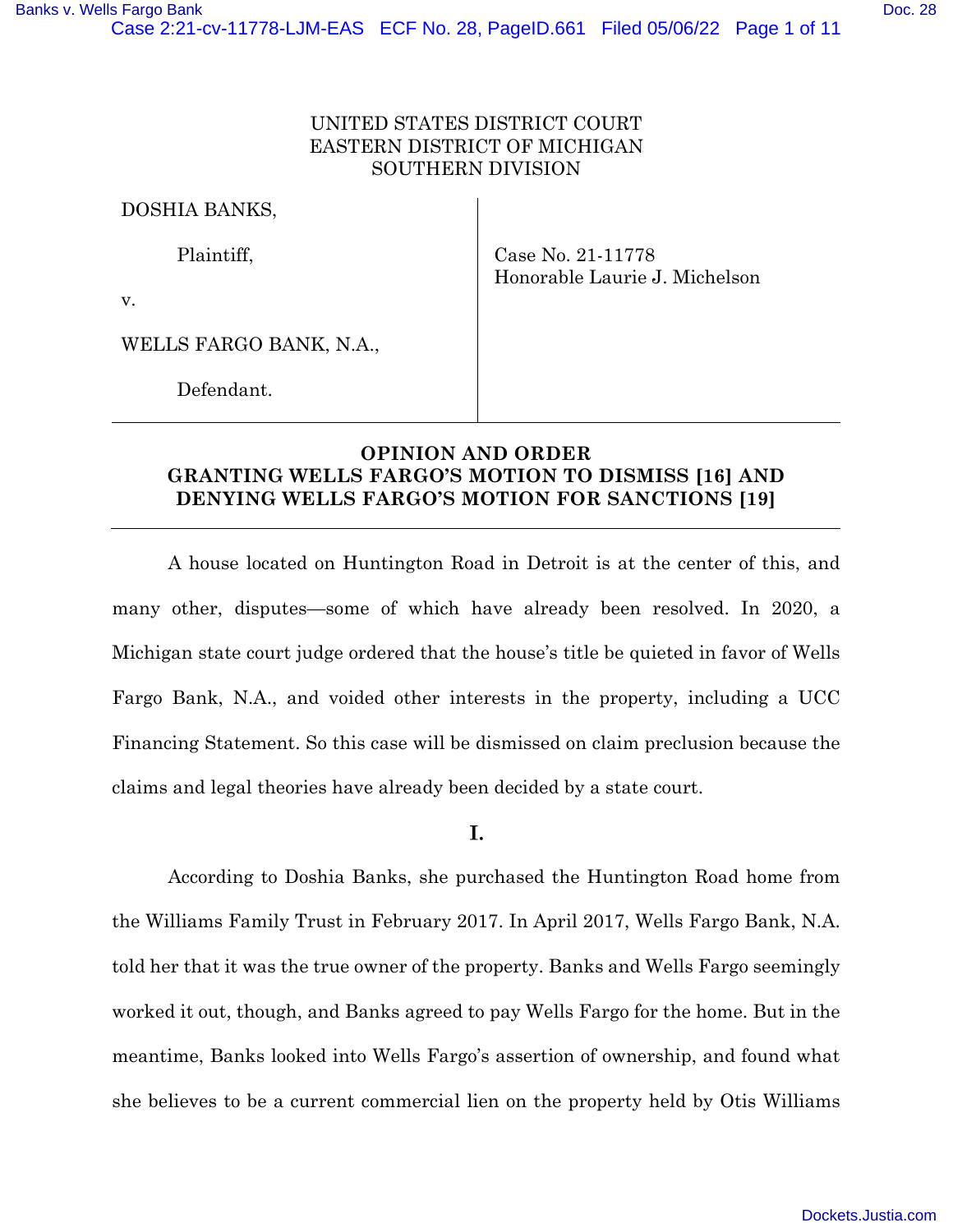III. So she brings this lawsuit pro se against Wells Fargo, alleging that the bank has fraudulently induced her to pay it for the home. By paying Wells Fargo instead of the Williams Family Trust, says Banks, she risks a lawsuit from Williams and the Trust.

Banks further explains the basis of her claim against Wells Fargo in her brief opposing Wells Fargo's motion to dismiss. She writes that Wells Fargo told her that Williams does not have any enforceable legal claim over the house. (ECF No. 18, PageID.473.) Banks says she relied on this representation in agreeing to purchase the property from Wells Fargo because she believed "that purchase would result in a clear title with no incumbrances other than defendant." (*Id.* at PageID.474.) But when Banks searched Michigan UCC filings, she saw that Williams had a commercial lien over the house that is "still very much in place, active and enforceable against me" and that the lien makes it so Wells Fargo's interest in the property is subordinate to Williams' interest in the property. (*Id.*) So according to Banks, Wells Fargo lied to her so she would pay it, and not the Trust, for the home.

Wells Fargo has a different view of the situation. It says that it foreclosed on the home after Ernest Cornelius defaulted on his mortgage. Then, Wells Fargo purchased the home via a sheriff's sale in March 2016. According to Wells Fargo, the Trust never held proper title to the home because Cornelius, who conveyed the house to the Trust, lost title to the property once the sheriff's sale was finalized. And because the Trust never held proper title to the home, it could not have sold the property to Banks.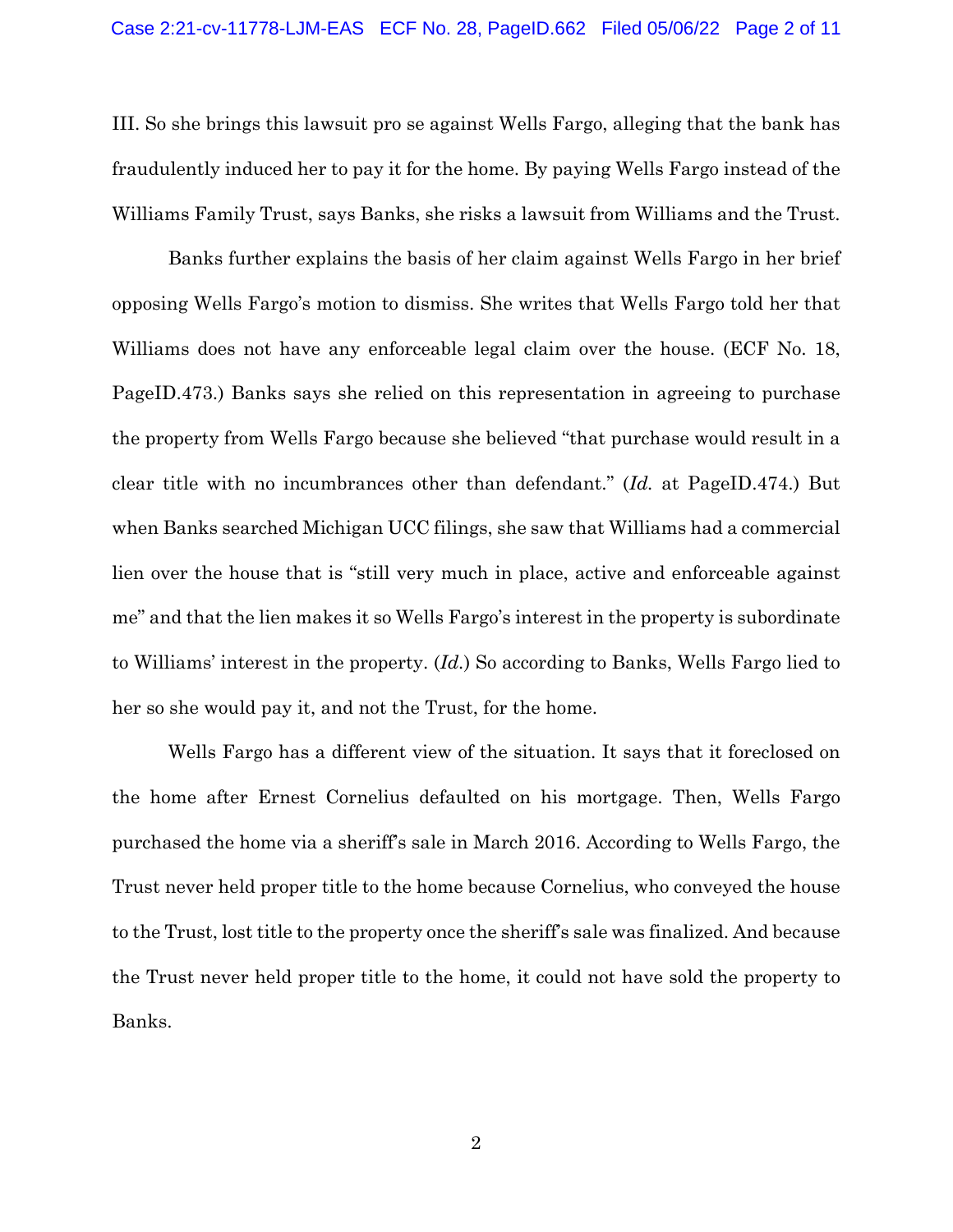Since Banks purportedly purchased the home from the Trust, there have been several lawsuits, many of which were brought by Banks, in state court, federal bankruptcy court, and this Court. All either directly or tangentially involve the question of who holds title to the Huntington Road house. A state court has issued a default judgment against the Trust and Williams and quieted title in favor of Wells Fargo. Yet, says Wells Fargo, Banks keeps bringing lawsuits, refusing to accept that Wells Fargo owned the house.

So in response to Banks' latest complaint, Wells Fargo has filed a motion to dismiss and a motion for sanctions under Federal Rule of Civil Procedure 11. For the reasons provided below, the motion to dismiss is GRANTED because Banks' claims are barred by claim preclusion, but the motion for sanctions is DENIED.

#### II.

Wells Fargo argues that Banks' claims should be dismissed because they are barred by claim preclusion.

Under the Federal Rules of Civil Procedure, res judicata (which includes both claim and issue preclusion) is an affirmative defense. Fed. R. Civ. P. 8(c). At the motion to dismiss stage, a case will be dismissed based on an affirmative defense "if the face of the complaint demonstrates that relief is barred by an affirmative defense." *Bon-Ing, Inc. v. Hodges*, 700 F. App'x 461, 464 (6th Cir. 2017) (quoting *Riverview Health Inst., LLC v. Med. Mut. of Ohio*, 601 F.3d 505, 512 (6th Cir. 2010)). In evaluating Wells Fargo's defense of claim preclusion, the Court may look at prior court orders, as these orders are public records or "are otherwise appropriate for the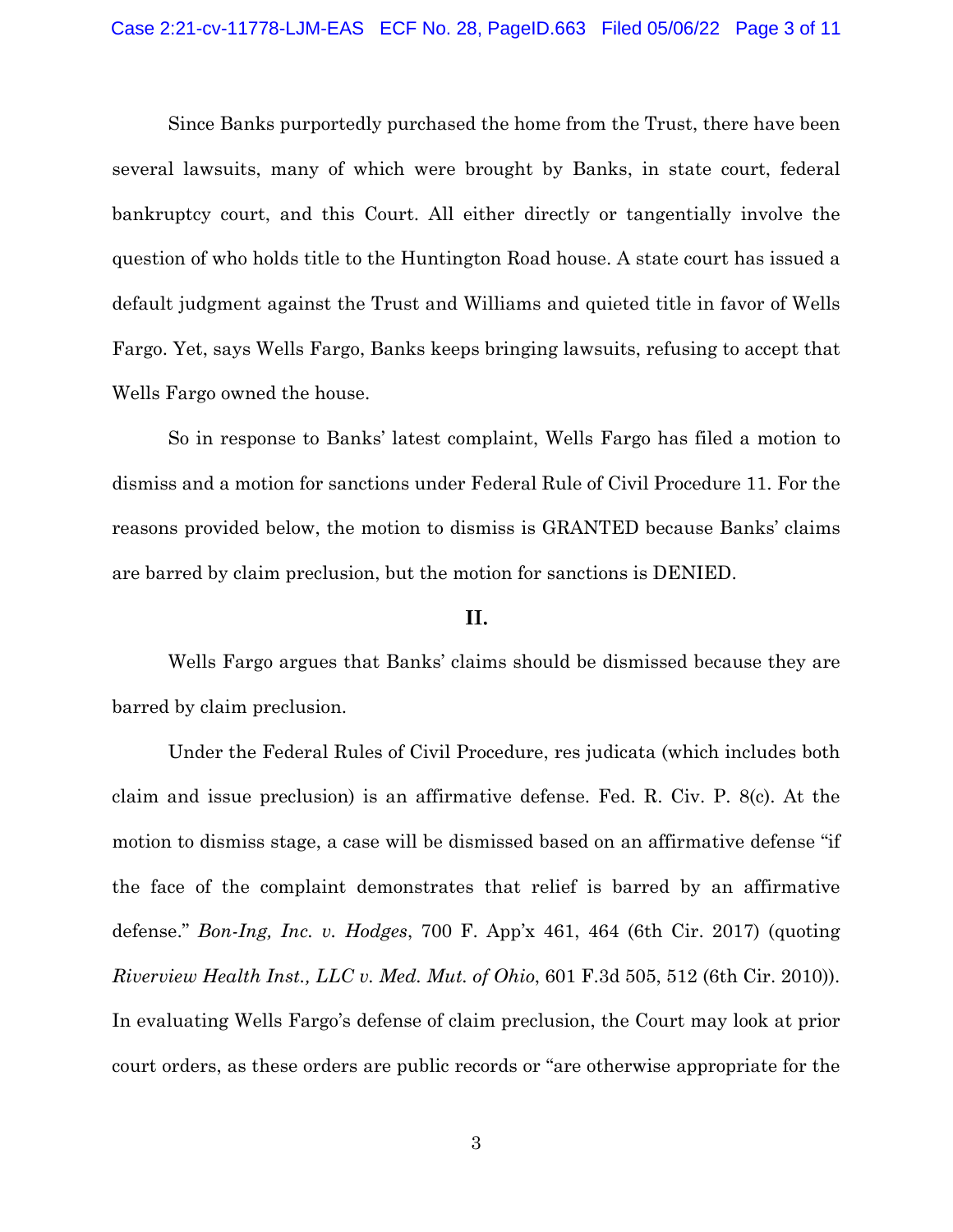taking of judicial notice." *Hancock v. Miller*, 852 F. App'x 914, 919–20 (6th Cir. 2021) ("Because a . . . court order is appropriate for judicial notice, the district court could consider it to demonstrate the adjudicative fact that the order was issued and what it said  $\ldots$  without converting the 12(b)(6) into a summary judgment motion.").

So the Court starts by looking at Banks' complaint. Though it provides few details, Banks does state that "The 3rd circuit court of Wayne county issued a default judgment against Cornelius and Williams because neither one appeared for a hearing." (ECF No. 1, PageID.5.)

Though the Court is typically limited to considering only the plaintiff's allegations when determining a motion to dismiss, when a plaintiff references an external document in their complaint and relies on it in their claims, the Court may also consider that document. *Bassett v. Nat'l Collegiate Athletic Ass'n*, 528 F.3d 426, 430 (6th Cir. 2008) ("When a court is presented with a 12(b)(6) motion, it may consider . . . exhibits attached to defendant's motion to dismiss so long as they are referred to in the Complaint and are central to the claims contained therein."). This is especially true when, as mentioned, the referenced document is a public court order.

It appears that the default judgment Banks refers to in her complaint was entered in a state court case between Wells Fargo, Banks, Cornelius, the Trust, and Williams. (ECF No. 16-18, PageID.276.) That case involved the same Huntington Road home that is the subject of this lawsuit. And there, the judge granted Wells Fargo's motion for default judgment against Cornelius, the Trust, and Williams and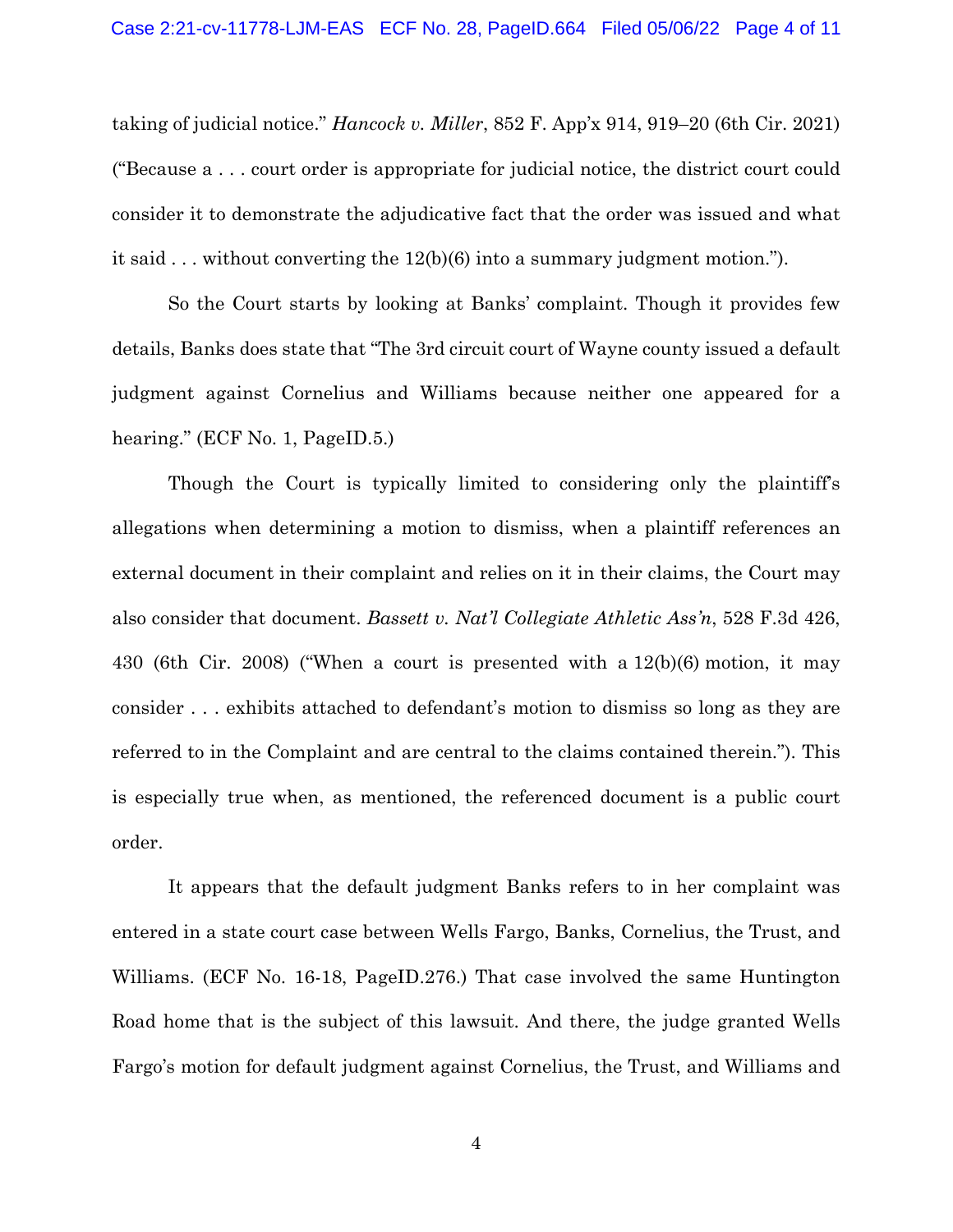ordered that the "October 4, 2016 UCC Financing Statement . . . is void and expunged from the record" and that the "October 24, 2016 Claim of Lien . . . is void and expunged from the record." (*Id.* at PageID.277.) Further, the Court ordered that "the October 28, 2016 quitclaim deed purporting to transfer title to the Williams Family Trust . . . is void and expunged from the record." (*Id.*)

On the face of Banks' allegations, it appears that there is, at the very least, confusion regarding Williams' remaining interest in the home. Banks does not dispute that a default judgment was entered against Cornelius and Williams. That default judgment clearly "voids" the UCC Financing Statement, the claim of lien, and the conveyance of the house to the Trust. (ECF No. 16-18, PageID.277.) Yet Banks says that not only does Williams still have a valid interest against the home she is purchasing from Wells Fargo, but that he has a superior interest. Apparently, Banks believes that the default judgment merely modified county records about Williams' interest as opposed to actually voiding his interest. Banks states, "the default judgment was artfully crafted to mislead plaintiff into believing that Mr. Williams' interest is no longer enforceable. Defendant's default judgment merely expunges the RECORDATION of his interest in the County records but does not terminate his legal interest. Therefore, the default judgment against Mr. Williams and his Trust has no lawful effect on the enforceability or legality on Mr. Williams lien interest in the subject property." (ECF No. 18, PageID.474.)

Banks is mistaken. The default judgment was entered by a state court judge. So it was not "artfully crafted" by Wells Fargo to "mislead" Banks. And it does not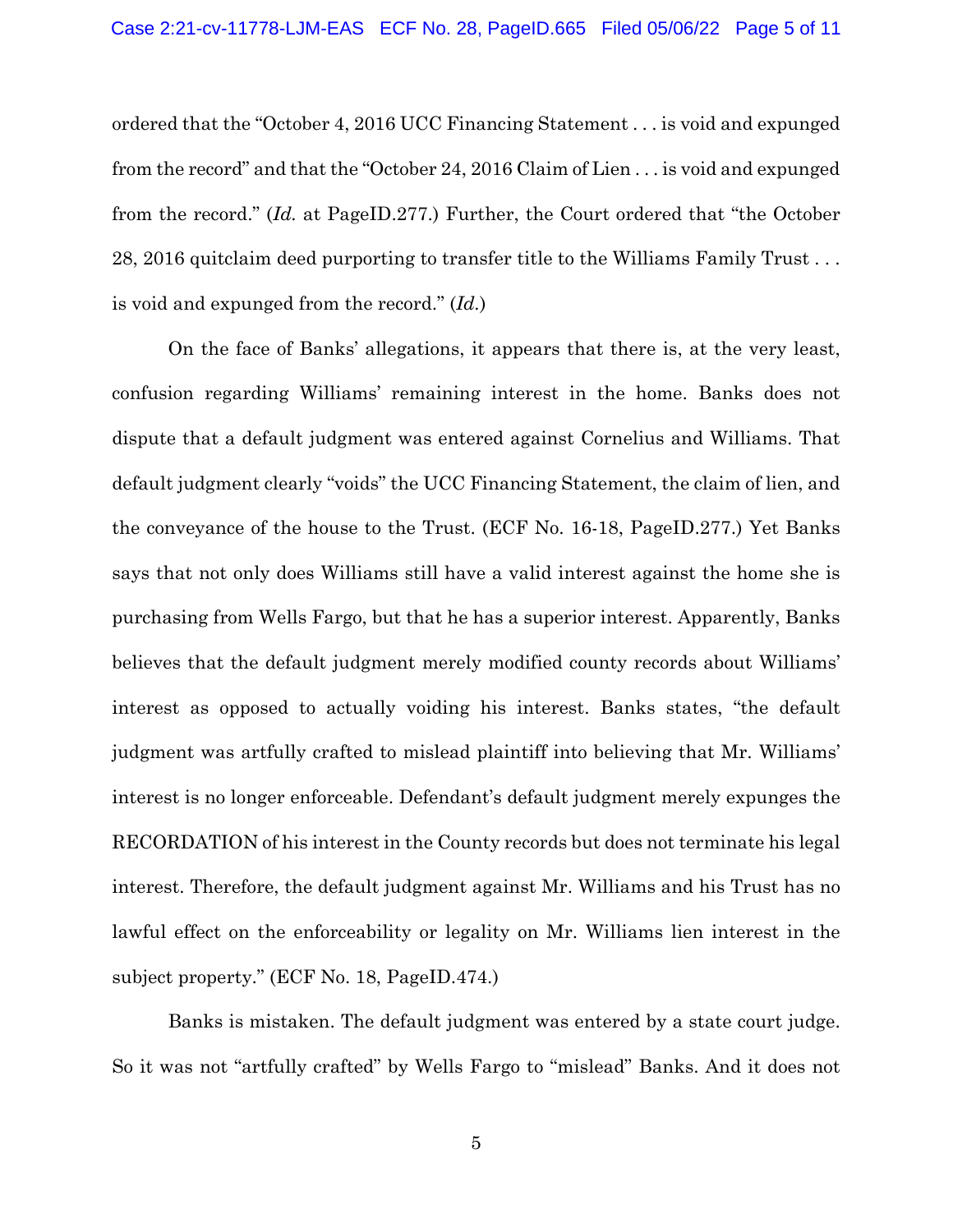merely expunge the "recordation of [Williams'] interest in the County records." It "void[ed]" Williams' legal interest in the property in so far as that interest in based on the UCC Financing Statement or the lien. And it is not true, as Banks asserts, that "no one can address or has addressed the UCC financing statement filed with the state of Michigan by Mr. Otis Williams." (ECF No. 18, PageID.475.) The state court has addressed this exact issue already and has entered judgment against Williams because he missed the opportunity to assert his claim for the property.

Beyond the confusion in Banks' argument, however, the Court finds that her claims should be dismissed because of claim preclusion. In the same state court case where the default judgment against Williams and others was entered, the judge entered a final order quieting title on November 12, 2020. (ECF No. 16-21.) That order was the result of a stipulation between Banks and Wells Fargo. (*Id.* at PageID.291.) The order stated that title to the Huntington Road property "is quieted in the name of Wells Fargo Bank, N.A. as Indenture Trustee[.]" (*Id.* at PageID.292.) The order also dismissed the matter "with prejudice." (*Id.*) In other words, this issue has already been finally decided by a state court.

"Federal courts must give the same preclusive effect to a state-court judgment as that judgment receives in the rendering state." *Buck v. Thomas M. Cooley Law School*, 597 F.3d 812, 816–17 (6th Cir. 2010) (quoting *Abbott v. Michigan*, 474 F.3d 324, 330 (6th Cir. 2007)); *see also* 28 U.S.C. § 1738. Since the prior order comes from a Michigan state court, the Court will look to Michigan law to determine what effect the prior order will have in this litigation.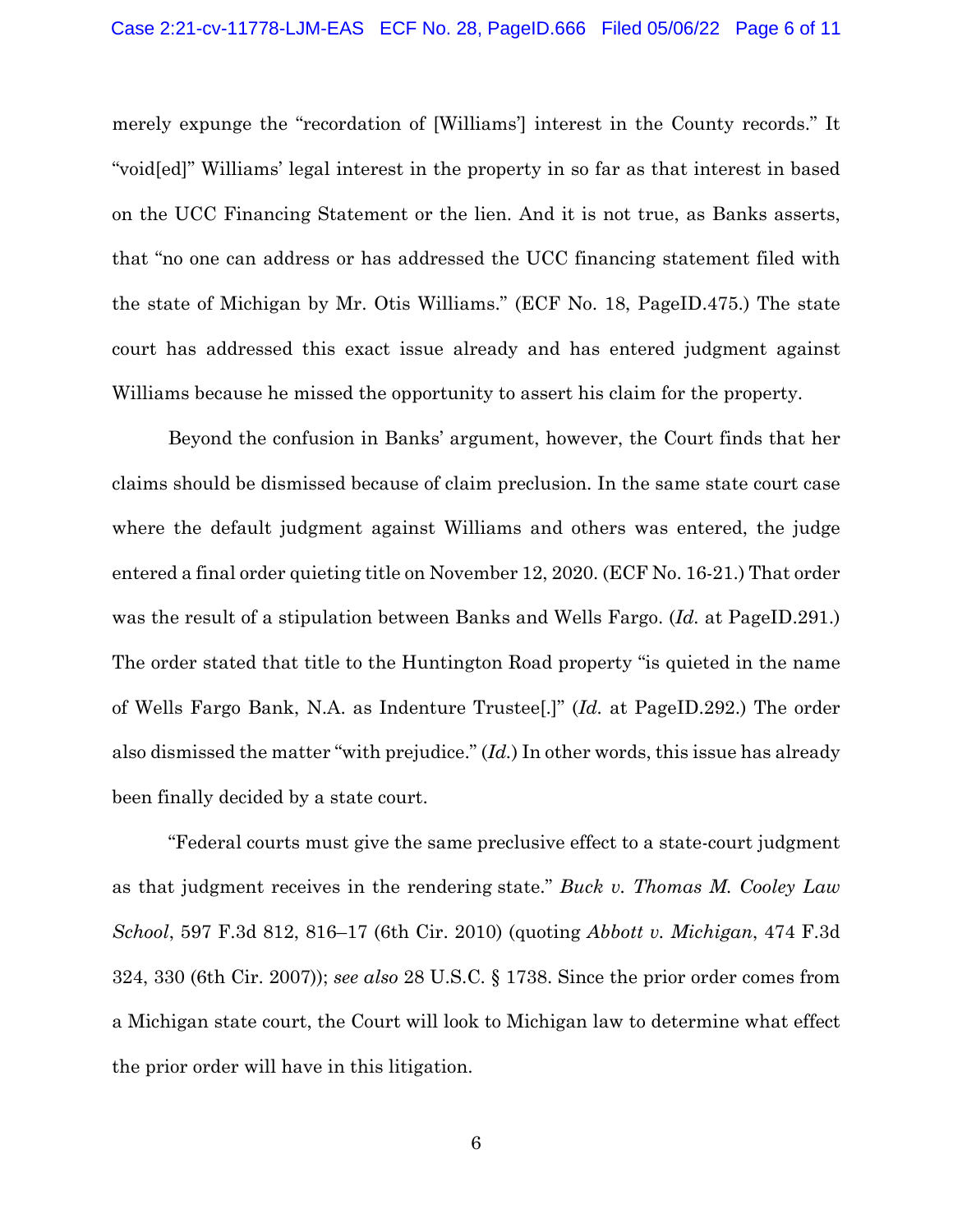Michigan courts have a "broad view of res judicata." *Buck*, 597 F.3d at 817 (quoting *In re MCI Telecommunications Compl.*, 596 N.W.2d 164, 183 (Mich. 1999)). *"*The purposes of res judicata are to relieve parties of the cost and vexation of multiple lawsuits, conserve judicial resources, and encourage reliance on adjudication." *Richards v. Tibaldi*, 726 N.W.2d 770, 776 (Mich. Ct. App. 2006). The burden of showing res judicata applies is on the party asserting the doctrine. *Richards*, 726 N.W.2d at 776.

Under Michigan law, "res judicata requires that (1) the prior action was decided on the merits, (2) the decree in the prior action was a final decision, (3) the matter contested in the second case was or could have been resolved in the first, and (4) both actions involved the same parties or their privies." *Richards*, 726 N.W.2d at 776.

For the first two elements, the order quieting title states that it is a final judgment, the case was dismissed with prejudice, and both parties stipulated to it. (ECF No. 16-21, PageID.292.) So for purposes of claim preclusion, it is a final judgment on the merits. *McCoy v. Michigan*, 369 F. App'x 646, 649–50 (6th Cir. 2010) (citing *Brownridge v. Mich. Mut. Ins. Co.*, 321 N.W.2d 798, 799 (Mich. Ct. App. 1982) ("A voluntary dismissal with prejudice is a final judgment on the merits for res judicata purposes.")).

The fourth element is also easily satisfied because the state court case involved Banks and Wells Fargo. (ECF No. 16-21.)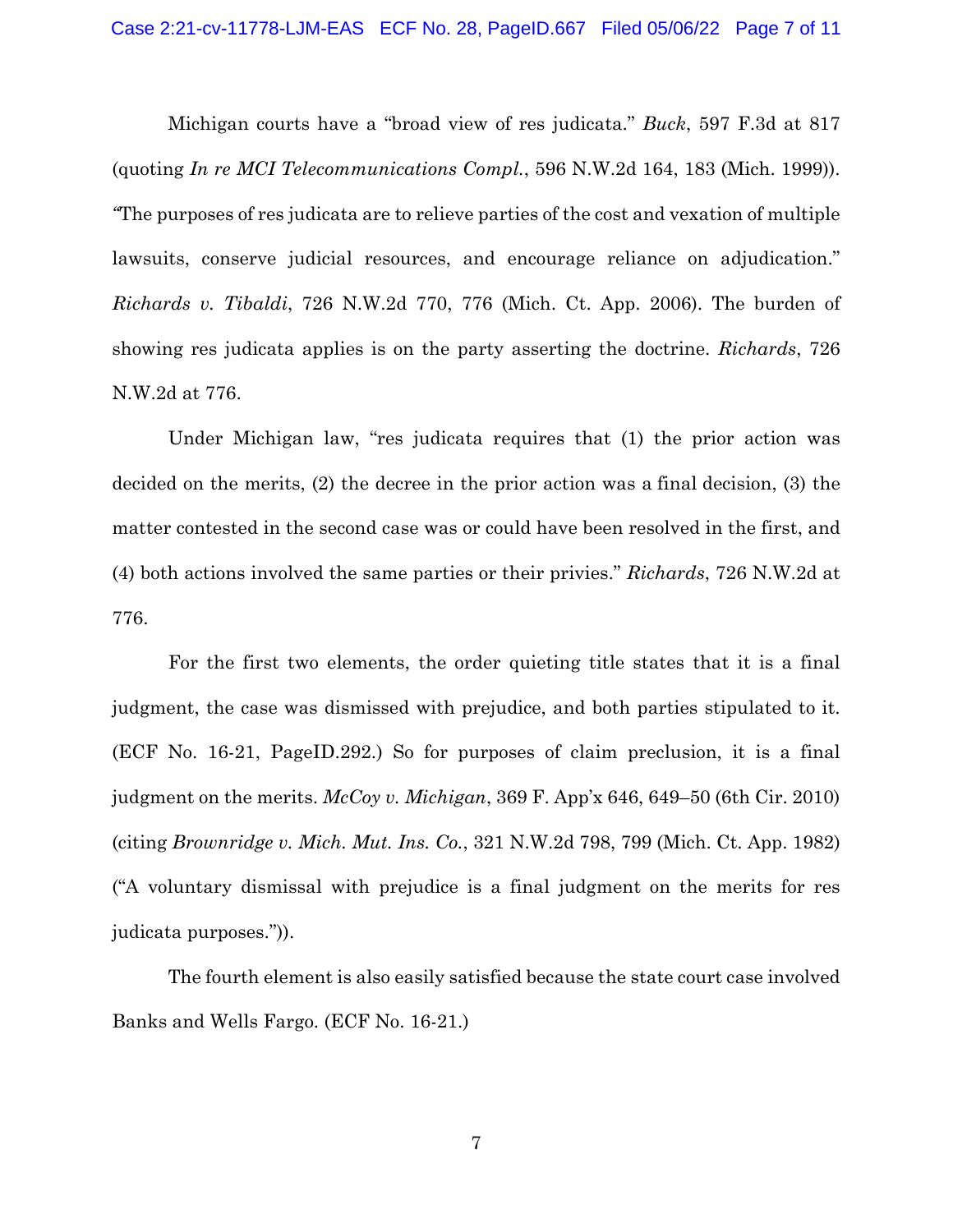And the Court finds that the third element—whether the matter contested before this Court was or could have been resolved in the first matter—is also met. Banks' general claim, which she describes as being, "Not sure if Mr. Williams had the legal right to give her a land contract or that Wells Fargo has the legal right to remove Mr. Williams interest and provide plaintiff an agreement to purchase the property from Wells Fargo," was resolved in the state court litigation. (*See* ECF No. 18, PageID.475.; *see also* ECF No. 1, PageID.6 (asking the court to declare and prioritize the interest of the parties).) As described above, the state court quieted title in favor of Wells Fargo, which means that Wells Fargo owned the home. So, regardless of Banks' skepticism, a court has already declared and prioritized the interests of the parties.

Here, however, Banks also asserts that Wells Fargo committed fraud, and this exact claim was not decided by the state court. But the prior state court order bars "not only claims already litigated, but also every claim arising from the same *transaction* that the parties, exercising reasonable diligence, could have raised but did not." *Buck*, 597 F.3d at 817 (quoting *Adair v. State*, 680 N.W.2d 386, 396 (Mich. 2004)). And Banks' fraud claims against Wells Fargo arose from the same transaction that was litigated in state court. Banks specifically alleges that in April 2017, Wells Fargo falsely claimed sole ownership in the property when it knew its interests were subordinate to Williams' interest. That claim depends on the same set of facts that support quieting title in Wells Fargo's name, i.e. the history of the ownership of the home. And the order was entered in 2020, so Banks certainly could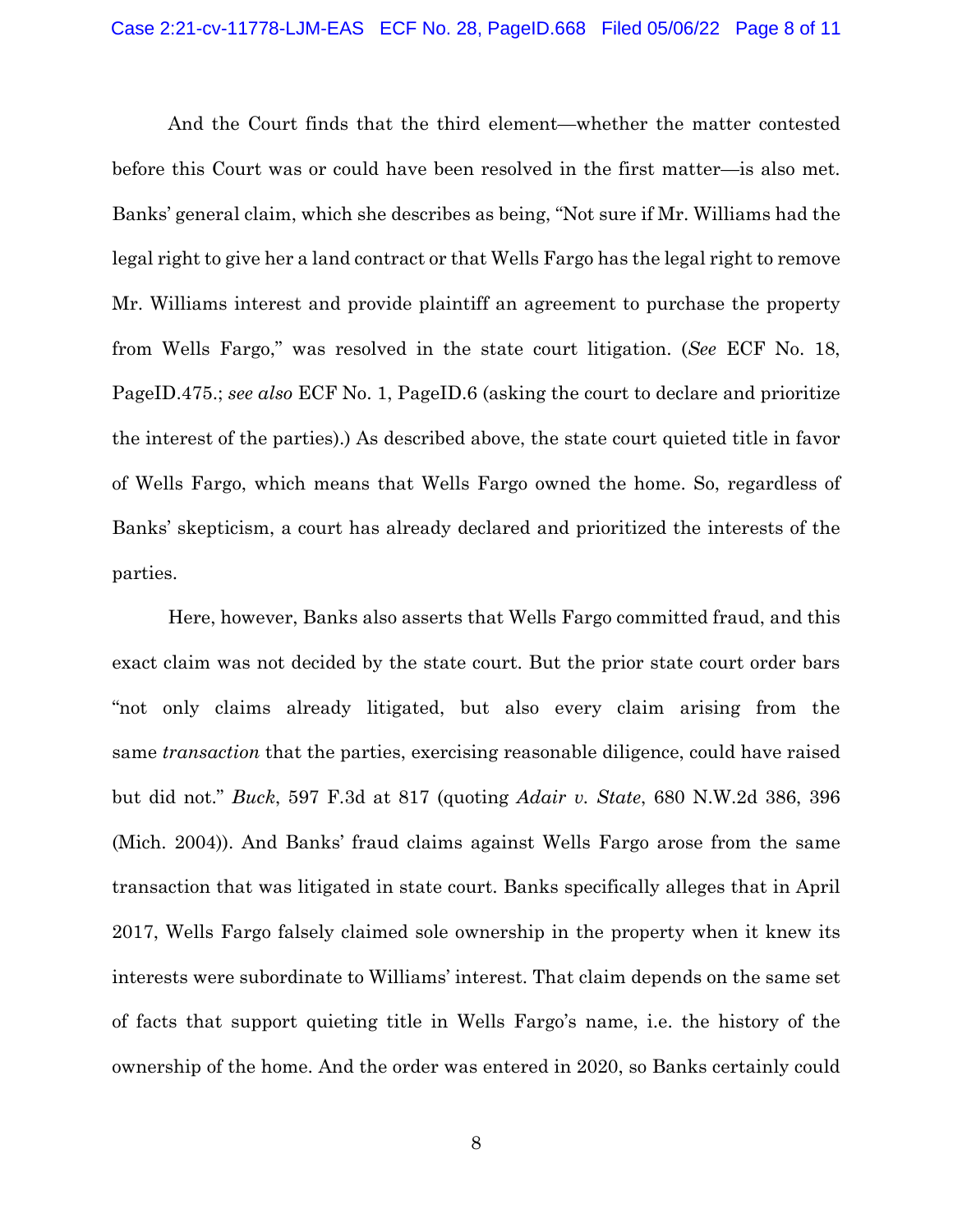have brought her fraud claim based on representations made in 2017 in the same case.

In her response, Banks also claims that Wells Fargo "pressured and coerced" her into stipulating to the order. (ECF No. 18, PageID.476.) This claim is not presented in Banks' complaint, and she does not allege further facts as to how she was pressured and coerced into agreeing to the stipulation. So it is not a matter contested before this Court such that the Court must determine if it could have been raised in the prior case.

But the Court also notes that it does not appear that Banks has any issue with the stipulated order. In her complaint, she specifically asks that she be allowed to "continue in the settlement in purchasing the subject proper from Defendant, if it is found that they are the sole owners" and that "Plaintiff needs this court to act as finder of fact to resolve this dispute [of who is the valid owner of her home]." (ECF No. 1, PageID.5.) A court has already done the exact thing Banks is requesting via the stipulated order to quiet title. So it is unclear what more needs to be done.

In sum, the Court finds that claim preclusion bars Banks from pursuing her claims in this case. The same general question of who holds title to the Huntington Road home has already been answered by a state court where Banks had full notice and opportunity to present the arguments she presents to this Court. Further, the theories Banks presents to this Court about Williams' commercial lien have also been addressed by the state court in its order for default judgment. As explained above,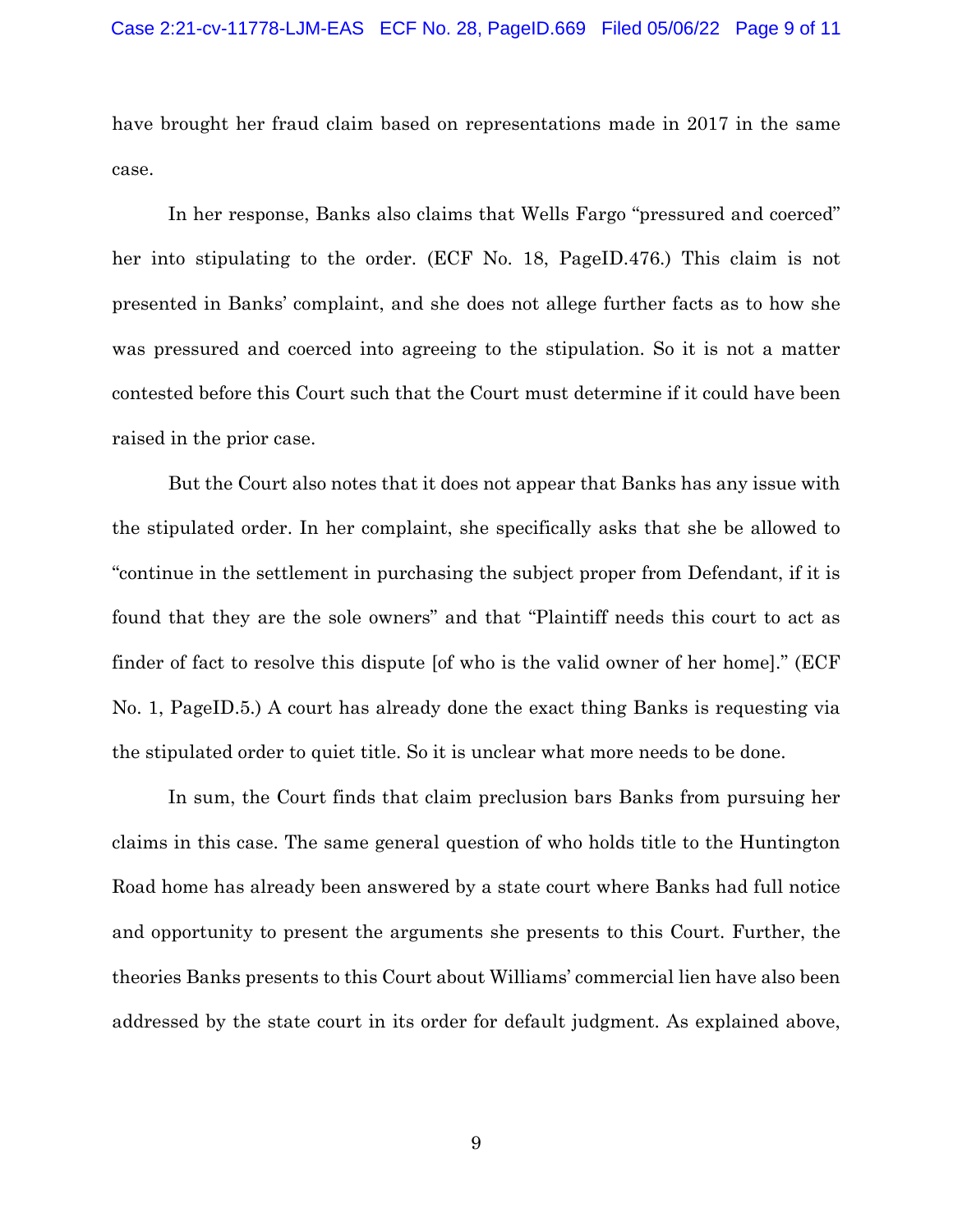the default judgment against Williams has the same effect as any other court order and expunges Williams' lien.

So Banks' claim will be dismissed.

## III.

Wells Fargo also filed a motion for Rule 11 sanctions, asking this Court to declare Banks a "vexatious litigant" and awarding Wells Fargo attorney's fees. (ECF No. 19.)

The Court declines to award sanctions under Rule 11 at this time. Rule 11 sanctions "may be imposed if a reasonable inquiry discloses the pleading . . . is (1) not well grounded in fact, (2) not warranted by existing law or a good faith argument for the extension, modification or reversal of existing law, or (3) interposed for any improper purpose such as harassment or delay." *Meritt v. Int'l Ass'n of Machinists & Aerospace Workers*, 613 F.3d 609, 626 (6th Cir. 2010). Banks is a pro se litigant. She has explained that she was concerned that she was being defrauded when she found Williams' commercial lien on the Michigan Department of State UCC search. (ECF No. 23, PageID.636.) And she was hesitant to trust Wells Fargo when it explained that this interest is no longer valid because she had originally bought the home from the Trust, only to be involved in a lawsuit because the Trust did not own the property. (*Id.*) True, Banks has brought a number of suits (at least four) that concern the validity of her (and Wells Fargo's) interest in the house. But Banks correctly points out that many of her cases have been dismissed on jurisdictional grounds without